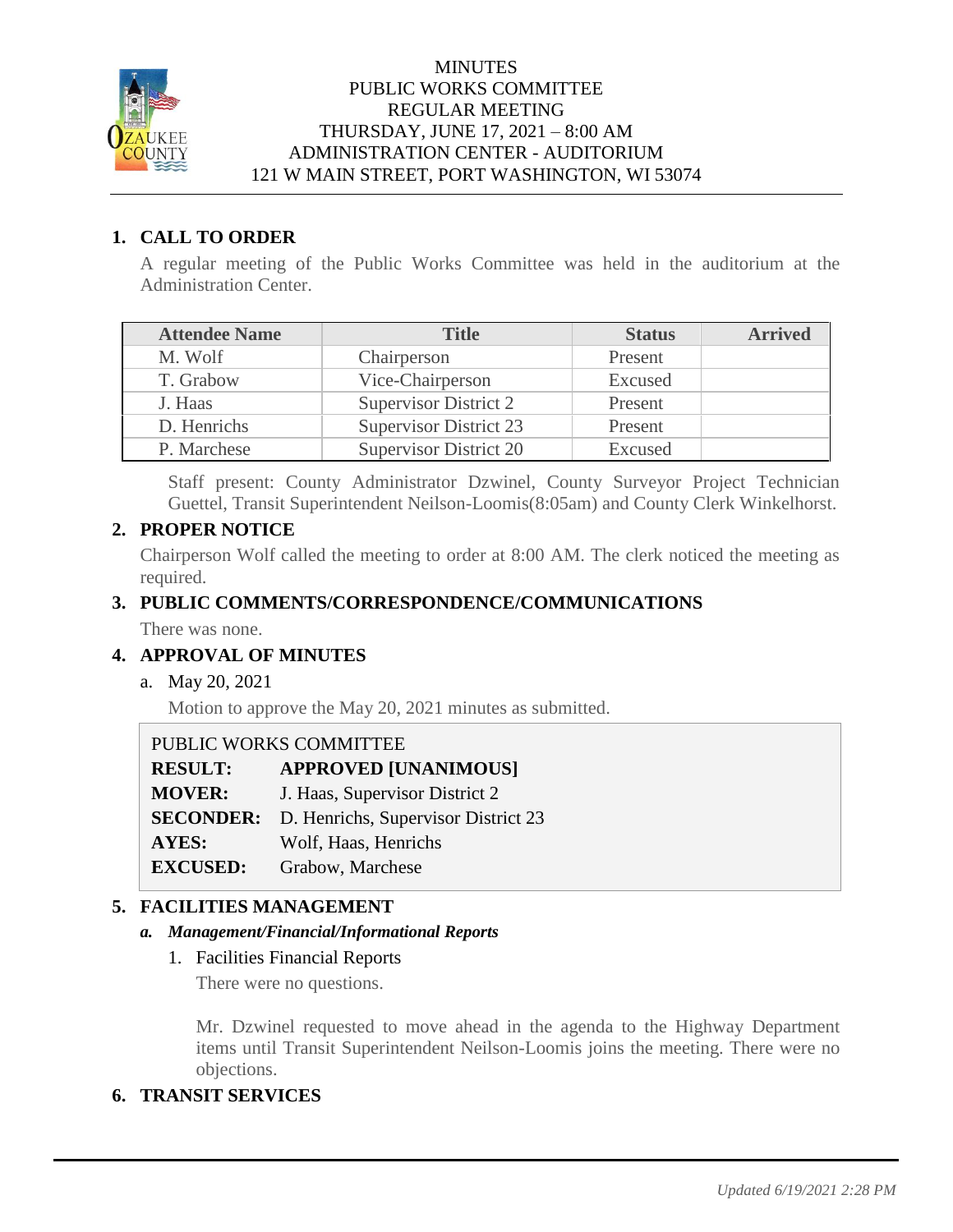#### *a. Action Items:*

### 1. Ozaukee County Transit Title VI (Civil Rights) Policy

Ozaukee County Transit Services is required to submit an updated Title VI policy to the FTA every three years to continue eligibility to receive Federal funds. The update of the Title VI policy provides Ozaukee County an opportunity to review policies and procedures to ensure no person shall, on the grounds of race, color, or national origin, be excluded from participation in, be denied the benefits of, or be subjected to discrimination while using Transit Services.

Motion to approve the Ozaukee County Transit updated Title VI Policy.

| PUBLIC WORKS COMMITTEE |                                     |
|------------------------|-------------------------------------|
| <b>RESULT:</b>         | <b>APPROVED [UNANIMOUS]</b>         |
| <b>MOVER:</b>          | D. Henrichs, Supervisor District 23 |
| <b>SECONDER:</b>       | J. Haas, Supervisor District 2      |
| AYES:                  | Wolf, Haas, Henrichs                |
| <b>EXCUSED:</b>        | Grabow, Marchese                    |

#### 2. Versant Marketing Agreement

Ms. Neilson-Loomis explained that bringing riders back for Shared Ride Taxi and Ozaukee County Commuter Bus after the pandemic will require a strategic marketing campaign to increase awareness, change commuting habits, and increase confidence in transit safety.

The contract is for research, consulting, and contact creation for the remainder of 2021. These funds are an approved expense included in the Federal grant application for FY21 5307 CRRSAA relief funds.

Ms. Neilson-Loomis provided a history on spending marketing dollars on mass transit.

Discussion on spending history; appropriate use of funds; and additional media purchases.

Motion made by Supervisor Henrichs, seconded by Supervisor Wolf to approve the proposed agreement between Versant and Ozaukee County for 2021.

Discussion continued on price; and terms of the contract.

Motion to postpone to the July 22 meeting to define the creation of content and revisit price and terms.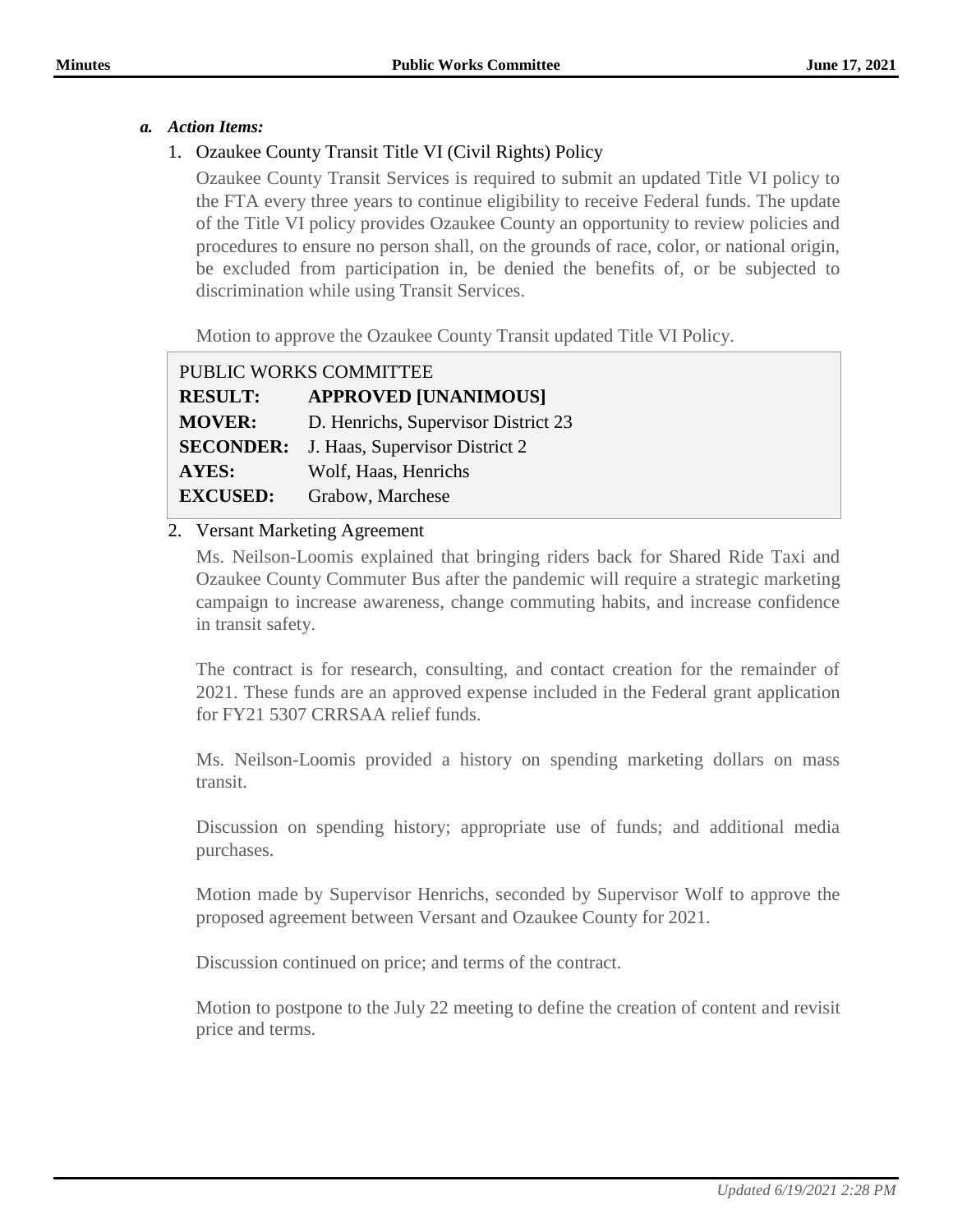#### PUBLIC WORKS COMMITTEE

**RESULT: POSTPONE [UNANIMOUS] Next: 7/22/2021 8:00 AM MOVER:** D. Henrichs, Supervisor District 23 **SECONDER:** J. Haas, Supervisor District 2 **AYES:** Wolf, Haas, Henrichs **EXCUSED:** Grabow, Marchese

### *b. Management/Financial/Informational Reports*

# 1. Transit Financial Report

Inquiry on the impact of Milwaukee County Transit System's decision regarding Summerfest service due to driver shortage.

# **7. HIGHWAYS**

### *a. Action Items:*

1. Resolution: Approve the Sale of Ozaukee County Land Abutting I-43, Portion of Tax Key #06-032-11-005.00 and Tax Key #06-020-11-004.00

Mr. Guettel distributed a substitute resolution with revisions from Corporation Counsel.

8:05 AM Transit Superintendent Neilson-Loomis joined the meeting.

Motion to approve the substitute resolution as revised by Corporation Counsel to sell county land abutting I-43 to WisDOT. This resolution will move forward to the County Board for final action.

| PUBLIC WORKS COMMITTEE |                                     |
|------------------------|-------------------------------------|
| <b>RESULT:</b>         | <b>APPROVED [UNANIMOUS]</b>         |
| <b>MOVER:</b>          | J. Haas, Supervisor District 2      |
| <b>SECONDER:</b>       | D. Henrichs, Supervisor District 23 |
| <b>AYES:</b>           | Wolf, Haas, Henrichs                |
| <b>EXCUSED:</b>        | Grabow, Marchese                    |

2. Message Board Purchase

Motion to approve the Variable Message Board purchase from Street Smart for \$17,110.

| PUBLIC WORKS COMMITTEE |                                                 |
|------------------------|-------------------------------------------------|
| <b>RESULT:</b>         | <b>APPROVED [UNANIMOUS]</b>                     |
| <b>MOVER:</b>          | D. Henrichs, Supervisor District 23             |
|                        | <b>SECONDER:</b> J. Haas, Supervisor District 2 |
| AYES:                  | Wolf, Haas, Henrichs                            |
| <b>EXCUSED:</b>        | Grabow, Marchese                                |

### 3. Cedarburg Salt Dome Roof Contract

As part of the 2021 Highway Department Budget, the reroofing of Waubeka Shop's East Side and Salt Shed was included. Staff determined it would be prudent to wait